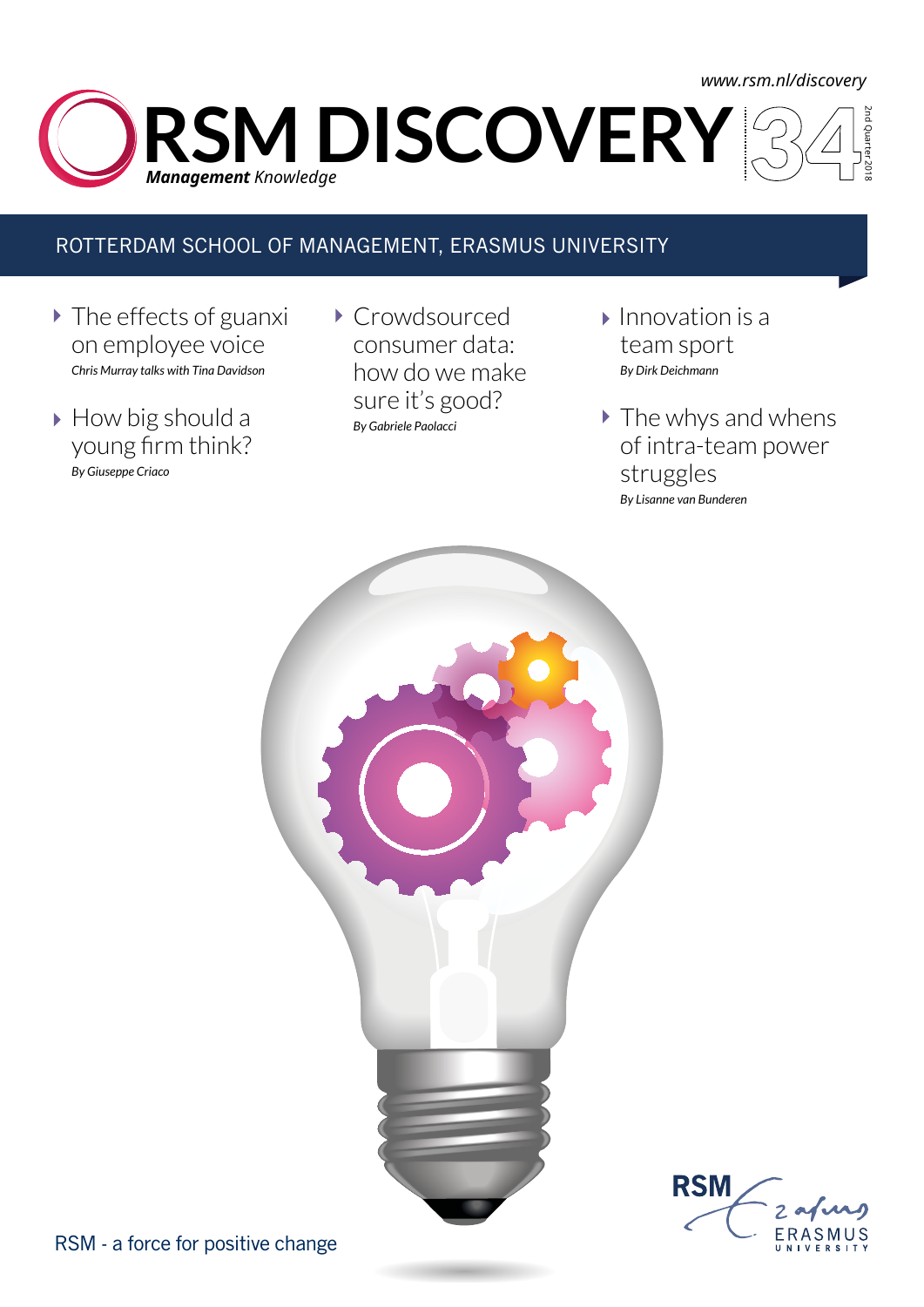**RSM DISCOVERY** *Management Knowledge*

# Crowdsourced consumer data: how do we make sure it's good?

*By Gabriele Paolacci* 

**Crowdsourcing data through online marketplaces such as Amazon Mechanical Turk poses new challenges about how consumer research should be designed, conducted and analysed. Additionally, it raises questions about the validity of the participants and the information they provide. As protocols for crowdsourcing data are still being worked out, we have developed a few guidelines that will benefit those using such platforms for research purposes.** 

> When Amazon launched Mechanical Turk (MTurk) in 2005, executives touted it as a way to augment artificial intelligence with the old-fashioned human variety. Organisations would post details about a small task that needed to be completed, such as writing product descriptions or identifying performers on music CDs, and then people searching the MTurk site would browse the jobs available and start working on those they were qualified for and thought sounded interesting or lucrative.

lected from MTurk workers, making it perhaps the most represented pool of participants in the history of my discipline. In the *Journal of Consumer Research*, one of the major journals in my area of specialism, 43 per cent of behavioural studies in the June 2015-April 2016 volumes were conducted using MTurk.

MTurk and analogous platforms such as Prolific have enabled my colleagues and me to collect samples much more quickly and more cheaply

*"Crowdsourcing websites like MTurk make survey and experimental investigations more efficient."*

> But as is often the case with an innovation, one of MTurk's most popular applications seems to have caught Amazon by surprise: social science research. In consumer behaviour research alone, over 15,000 studies have been published based on evidence col

than through traditional alternatives (e.g, university participant pools), and those of us who looked into the quality of the resulting data found it to be comparable to such alternatives.

But every powerful new tool creates a new set of risks, and crowd-

sourced data is no exception. Some fear that the people filling out the materials might not be giving them their full attention. Others worry that people who taking many surveys may no longer be naïve respondents, possibly compromising the results. Finally, how do you know the person filling out the survey is who he says he is? After all, as the old *New Yorker* cartoon put it, on the internet, nobody knows you're a dog.

### **Getting it right**

To address these worries, my colleague Joe Goodman of the Ohio State University and I undertook a review of the evidence underlying them, and came up with some guidelines for survey and experimental researchers to harness the benefits of online pools and avoid their drawbacks.

Some of these problems are difficult to prevent, but you can steer away from most by adopting a few strategies. You'll find more if you read our paper, but:

- Avoid asking for a specific quality unless it's a pre-sortable category, such as geography. Without knowing in advance what you want, respondents won't be tempted to lie about themselves simply to get the job.
- Require participants to formally enrol before you show them the study. Requiring enrolment prevents previewing the study (which can compromise its validity) and raises the time costs required by participants. In addition, increasing the effort demanded before the survey de-